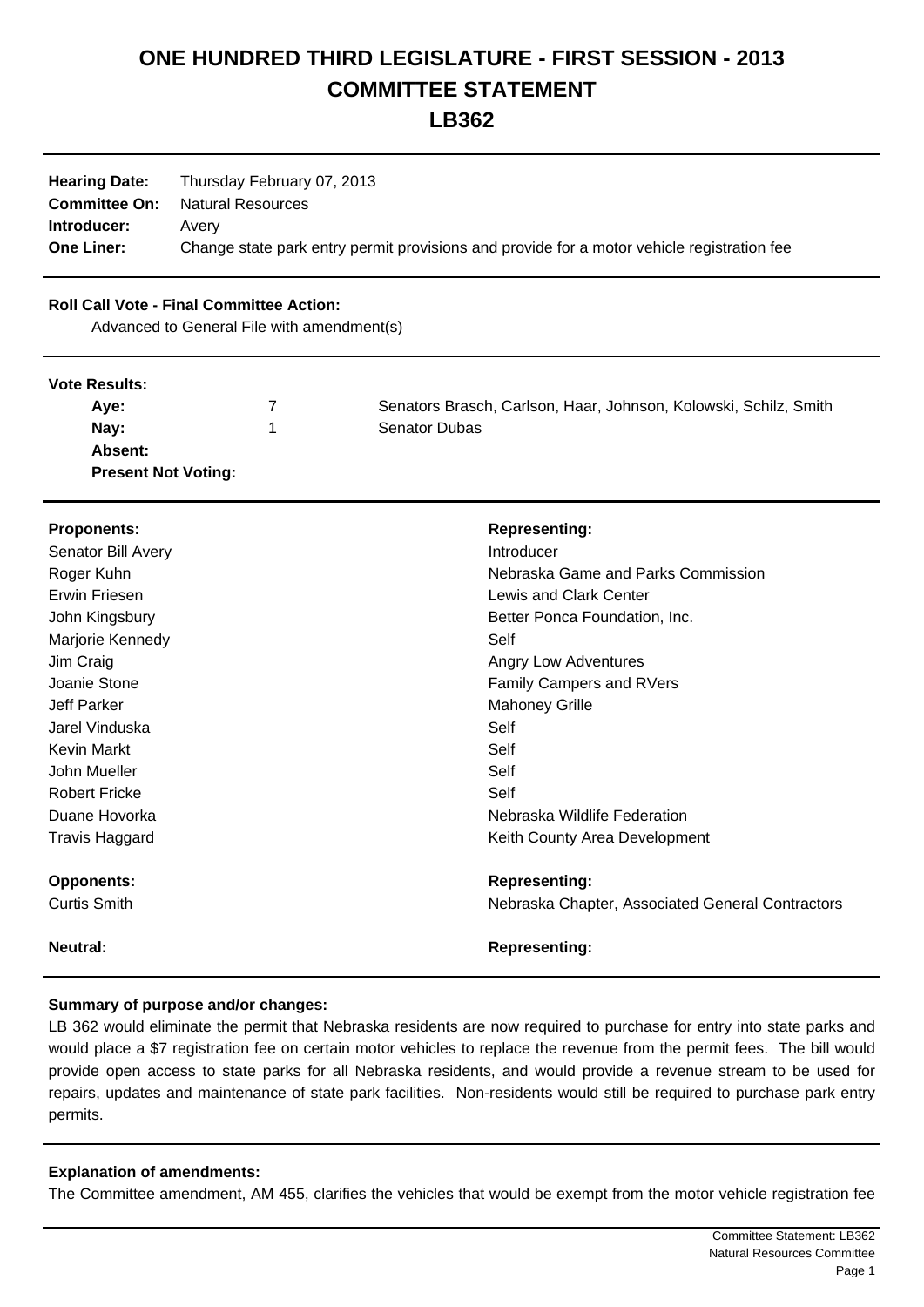and makes technical adjustments to allow the Department of Motor Vehicles to administer their duties under the bill. The bill, as amended, would do the following:

Sections 1 amends 37-434, the Game and Parks statute requiring that permit fees be set for entry into state parks, by making the provision applicable only to vehicles not registered in Nebraska or exempt under current statute. Also states that a registration fee will be imposed on Nebraska residents via the Motor Vehicle Registration Act.

Section 2 amends 37-436, which lists the motor vehicles exempt from the permit requirement, by clarifying that only motor vehicles not registered in Nebraska are required to get entry permits.

Section 3 amends 37-438, which provides for the annual and temporary permit fees, by eliminating the Nebraska resident fee language, making it clear that there is only one fee for annual permits and one fee for temporary permits, with no reference to residency.

Section 4 amends 37-441, which authorizes the commission to designate permit areas, by adding that the commission may designate permit areas only for non-resident and non-exempt vehicles.

Section 5 amends 37-442, which requires the commission to post signs at the permit areas, by clarifying that the signs are to state that motor vehicles not registered in Nebraska and not exempt are to display a permit.

Section 6 amends 37-443, which makes it unlawful to not display a permit, by clarifying that it is unlawful for motor vehicles not registered in Nebraska and not exempt to fail to display a permit.

Sections 7 and 8 amend 37-446, which directs permit fees to the State Park Cash Revolving Fund, and 60-301, which cites the Motor Vehicle Registration Act, by adding reference to the new language.

Section 9 amends 60-3,156, which lists the fees collectable in addition to the motor vehicle registration fees authorized under the Motor Vehicle Registration Act, by adding a fee of \$7 for each certificate issued for motor vehicles, unless otherwise exempted, that is to be credited to the State Park Cash Revolving Fund. However, for calendar year 2014, 2 percent of the fee is to be credited to the Department of Motor Vehicles Cash Fund.

Section 10 creates new language that exempts the following motor vehicles from the registration fee:

- \* those with handicapped or disabled plates (60-3,113)
- \* those with Pearl Harbor plates (60-3,122)
- \* those with Gold Star plates (60-3,122.01 and 60-3,122.02)
- \* those with Prisoner of War plates (60-3,123)
- \* those with Disabled Veteran plates (60-3,124)
- \* those with Purple Heart plates (60-3,125)
- \* those with historical antique and vintage plates (60-3,130)
- \* school buses 60-3,144
- $*$  local trucks, farm trucks, and trucks exceeding 5 tons (60-3,145, 60-3,146, 60-3,147 3(d)(e)(f))
- \* soil and water conservation vehicles (60-3,149)
- \* well-boring/well-servicing equipment (60-3,155)
- \* government vehicles (60-3,160)

\* those exempt from motor vehicle taxes: disabled or blind veterans, owned by Indians as defined by federal law, U.S. Armed Forces members from other states if serving in official capacity, owned by the state and its governmental subdivisions, owned by tax-exempt societies or organizations (60-3,185)

\* ambulances/hearses if the owner files an application for exemption with the county treasurer (60-152)

\* taxicabs, if the owner files an application for exemption with the county treasurer (60-3,154)

Section 11 amends 60-1513, which creates the Motor Vehicles Cash Fund, by requiring the Department of Motor Vehicles to use money credited to the fund through this bill to be used for point-of-collection activities associated with